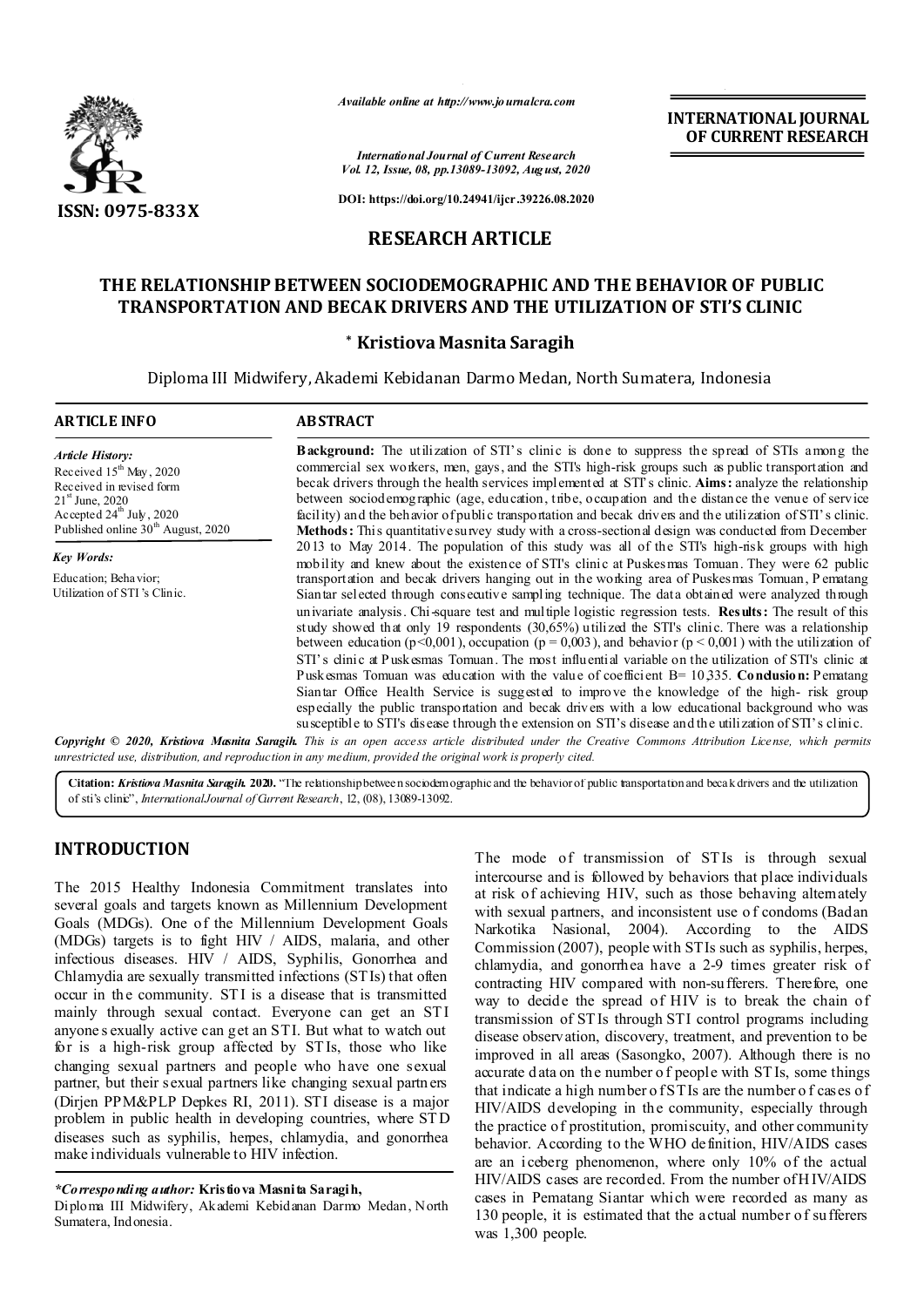Referring to the AIDS Control Commission (2007), that STI sufferers such as syphilis, herpes, chlamydia, and gonorrhea have a risk of 2-9 times greater for contracting HIV, then from the estimated number of HIV/AIDS sufferers in Pematang Siantar as many as 130 people it can be estimated that the number of people suffering from STI as many as 260-1170 people. Based on this background, the authors would like to further examine the Relationship of Socio-Demographics and Driver Behavior and Becak Drivers with the Utilization of the STI Clinic in Tomuan Pematang Siantar Health Center in 2014.

# **MATERIALS AND METHODS**

This study was used as a quantitative research design with a cross-sectional survey approach. The respondents were selected by consecutive sampling that amounts 62. The inclusion criteria of the study sample were several public transport drivers and becak drivers who live in the working area of the Tomuan Community Health Center. Researchers distributed questionnaires to drivers and bacek drivers at the hangouts of public transport drivers and becak drivers. In the working area of the T omuan Community Health Center, there were 2 becak bases and 1 public transport driver base. The first becak driver base, the researcher got 8 respondents while the second becak driver base, the researcher got 10 respondents and the researchers took the public transport driver base, 44 respondents, so the researcher got a sample of 62 respondents. The analysis was used to obtain information about the relationship between the independent variable and the dependent variable using the Chi-Square test with  $\alpha = 0.05$ .

# **RESULTS**

**Table 1. relationship between age and high-risk group behavior STI the tomuan health center, Pematangsiantar**

| Age             |          | High-Risk<br>Group Behavior STI |          |      |    | Am ount |       | PR        |
|-----------------|----------|---------------------------------|----------|------|----|---------|-------|-----------|
|                 | Positive |                                 | Negative |      |    |         |       | 95 % CI   |
|                 | n        | $\frac{0}{0}$                   | n        | $\%$ | n  | $\%$    |       |           |
| $20-29$ years   |          | 50,0                            |          | 50   | 30 | 100,0   |       | 0,800     |
| $\geq$ 30 years | 20       | 62,5                            | 12       | 37,5 | 32 | 100.0   | 0,321 | $(0,511-$ |
|                 |          |                                 |          |      |    |         |       | 1.251     |

**Age:** Based on the results of cross-tabulation between age and behavior of high-risk groups STI obtained data that of 62 respondents who have more positive perceptions are the age category 30 years by 20 respondents  $(62.5\%)$ , while the age category 20-29 years by 15 respondents (50.0%). Statistical test results obtained p-value  $= 0.321$  meaning that there is no significant relationship between age and high-risk group behavior.

**Education:** Based on the results of the cross-tabulation between education and high-risk group behavior, it was obtained that 62 respondents who had more positive perceptions were in the continuing education category by 21 respondents (75.0%), while the basic education category was 14 respondents (41.2%). Statistical test results obtained p value  $= 0.008$  meaning that there is a significant relationship between education with high-risk group behavior. The prevalence ratio of high-risk STI behavior among respondents with advanced and basic education was 1.821, with  $95\%$  CI = 1.155-2.871. This shows that respondents with an advanced education estimated an opportunity of 1,821 times more likely to positively perceive the behavior of high-risk STI groups compared to respondents with elementary education.

**Occupation:** Based on the results of the cross-tabulation between work with high-risk behavior groups STI obtained data that  $\alpha$  f 62 respondents who had more positive perceptions were the public transport driver-category by 29 respondents (65.9%), while in the rickshaw category by 6 respondents  $(33.3\%)$ . Statistical test results obtained  $p = 0.019$ , meaning that there was a significant relationship between occupation and high-risk group STI behavior. The prevalence ratio of high-risk STI behavior among respondents who work as public transport drivers and becak drivers were 1.977, with  $95\%$  CI = 0.995-3.930. This shows that respondents who worked as drivers predict opportunities were 1.977 times more likely to positively perceive the behavior of high-risk STI groups compared to respondents who worked becak drivers.

**Ethnicity:** Based on the results of cross-tabulation between ethnic groups with high-risk group behavior, STI data obtained that of 62 respondents who had positive perceptions was the Batak category of 29 respondents (56.9%), while the Javanese ethnic category w as 6 respondents (54.4%). The statistical test results obtained p-value  $= 0.888$  meaning that there was no significant relationship between ethnicity and high-risk group behavior of STIs.

**Distance to the Place of Service:** Based on the results of cross-tabulation between the distance to the place of service with high-risk group behavior STI obtained data that of 62 respondents who had more positive perceptions were near categories of 24 respondents (58.5%), while the far category was 11 respondents (52.4 %). The statistical test results obtained p-value  $= 0.644$  meaning that there was no significant relationship between distance to the place of service with the perception of vulnerability to STIs.

# **DISCUSSION**

The results of this study indicate that the average age of respondents aged category 30 years, according to the results of Syafitri's (2012) study in Cipinang which stated the average age of respondents aged in categories 26-60 years. This fact shows that most of the age of public transport drivers and becak drivers are a sexually active group. The results of this study are in line with Rosenstock's theory in the concept of the Health Belief Model which states that age is not directly related to behavior, but different results are shown retrospective research which states that between 2000 -2005 in Botswana, Burundi, Cote d'Ivoire, Kenya, Malawi, Rwanda, Tanzania, and Zimbabwe show a signi ficant relationship between age g roups and b ehavioral use o f STI clinics, namely the positive trends that occur in young adult sexual behavior such as the utilization of STI clinics, delaying sexual relations and not changing sexual partners (Depkes, 2007). The most completed education level by respondents in this study were basic education (elementary, junior high school) as many as 34 respondents, followed by further education (high school, college) as many as 28 respondents. This description of distribution is in line with Syafitri's (2012) study in Cipinang where the majority of elementary school graduates (elementary, junior high schools) were 56 respondents. The statistical test results state that there is an educational relationship with the use of STI clinics. This condition is adjusted to the data of the number of respondents with low education more than those with further education, so that knowledge about STI clinics is low, so utilization of STI clinics is also low.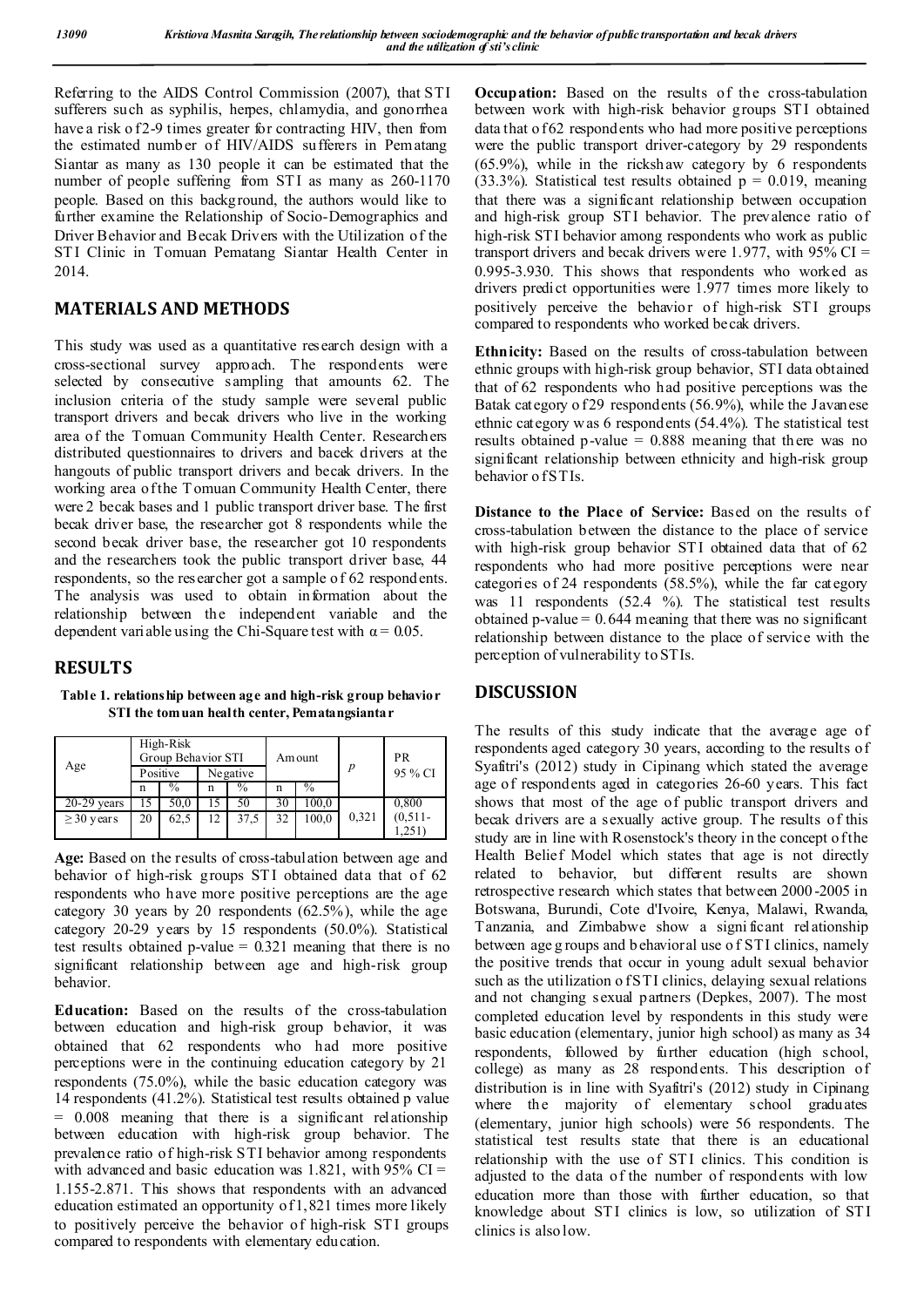**Table 2. relationship between education and high-risk group behavior STI the tomuan health center, Pematangsiantar**

| Education  |          | High-Risk Group Behavior STI |          |      | Am ount |       |       | PR                |  |
|------------|----------|------------------------------|----------|------|---------|-------|-------|-------------------|--|
|            | Positive |                              | Negative |      |         |       |       | 95 % CI           |  |
|            | n        | $\%$                         | n        | $\%$ | n       | $\%$  |       |                   |  |
| Advanced   | 21       | 75,0                         |          | 25,0 | 28      | 100.0 | 0.008 | .821              |  |
| Elementary | 14       | 41.2                         | 20       | 58.8 | 34      | 100.0 |       | $(1.155 - 2.871)$ |  |

**Table 3. relationship between occupation and high-risk group behavior STI the tomuan health center, Pematangsiantar**

| Occupation              |          | High-Risk Group Behavior STI |          |               | Am ount |               |       | PR                |
|-------------------------|----------|------------------------------|----------|---------------|---------|---------------|-------|-------------------|
|                         | Positive |                              | Negative |               |         |               |       | 95 % CI           |
|                         | n        | $\frac{0}{0}$                |          | $\frac{0}{0}$ |         | $\frac{0}{0}$ |       |                   |
| Public transport driver | 29       | 65,9                         |          | 34,1          | 44      | 100.0         | 0.019 | .977              |
| Becak driver            |          | 33.3                         |          | 66.7          | 18      | 100.0         |       | $(0.995 - 3.930)$ |

**Table 4. relationship between ethnicity and high-risk group behavior STI the tomuan health center, Pematangsiantar**

| Ethnic   |                      | High-Risk Group Behavior STI |    |      | Amount |       |       | PR<br>95 % CI     |  |
|----------|----------------------|------------------------------|----|------|--------|-------|-------|-------------------|--|
|          | Positive<br>Negative |                              |    |      |        |       |       |                   |  |
|          | n                    | $\%$                         | n  | $\%$ | n      | $\%$  |       |                   |  |
| Batak    | 29                   | 56,9                         | 22 | 43,1 | 51     | 100,0 | 0,888 | 1.042             |  |
| Javanese |                      | 54.5                         |    | 45.5 |        | 100.0 |       | $(0.578 - 1.881)$ |  |

**Table 5. relationship between distance to the palace service and high-risk group behavior STI the tomuan health center, Pematangsiantar**

| distance to the palace service |          | High-Risk Group Behavior STI |          |               | Am ount |       |       | PR                |
|--------------------------------|----------|------------------------------|----------|---------------|---------|-------|-------|-------------------|
|                                | Positive |                              | Negative |               |         |       |       | 95 % CI           |
|                                |          | $\frac{0}{0}$                |          | $\frac{0}{0}$ |         | $\%$  |       |                   |
| Far > 2.5 km                   |          | 52.4                         | 10       | 47.6          |         | 100.0 | 0.644 | 0.895             |
| Near $\leq$ 2.5 km             | 24       | 58.5                         |          | 41.5          | 41      | 100.0 |       | $(0.552 - 1.450)$ |

The results of this study are not following Syafitri's (2012) study in Cipinang which states that there is no significant relationship between education and utilization of VCT services with  $p = 0.448$ . The results also showed that education is related to behavior (perception o f vulnerability to STI disease) the higher a person's education, the more he will know his vulnerability to STI disease. Occupation related to behavior (perception of susceptibility to STIs). The results of this study are following the Results of the Knowledge and Behavior Survey of Risk Drivers at the Unhas Campus for STIs and HIV/AIDS which shows that out of 60 drivers 41 drivers are at risk for ST Is and HIV/AIDS. This is because a man who usually has high mobility, meaning that time with family is very rare and have jobs that generate a lot of money in channeling their sexual desires they tend to use the s ervices of prostitutes. Following the theory o f Green (1980) whi ch states that behavior is influenced by human self-factors (predisposition) such as age, education, and work, enabling factors and reinforcing factors include the availability of facilities and loosening o f regulations, also, in terms of social culture is usually a man who often gamble and drink very closely related to sexual relations with other women. Based on the research, there were 17 respondents (33.33%) who used STI clinics in the Batak group (33.33%), while Javanese respondents were 2 respondents (18.18%). Based on the theory, ethnicity shows the culture of a person's sexual behavior so that the respondent's behavior is influenced by the culture they profess. Behavior undertaken by respondents in this study were not very diverse. Respondents who use ST I clinics will usually be embarrassed and come alon e to the STI clinic without the presence of family or relatives because if someone who gets an STI disease will usually be ostracized.

According to the Ministry of Health (2007) utilization of health services related to geographical access meant in this case is a place to facilitate or inhibit this utilization is the relationship between supply location and location of patients that can be measured by distance, travel time, or travel costs. There is no relationship between the distance to the place of service with the use of STI clinics at the Tomuan Health Center. It is assumed that the existing health facilities have not been used efficiently by the community because the location of STI clinics is not within the radius of the community or visit an ST I clinic even though the distance between hom e and the STI clinic is close.

#### **Conclusion**

There was an educational relationship with the use of STI clinics namely that the estimated opportunities for advanced education were 10 times greater than using STI clinics than those with elementary education. The higher a person's education, the easier it is to absorb information so that knowledge or information about the IMS Clinic is wider. There was a relationship between the behavior of high-risk ST Is groups with the use of ST I clinics, namely that groups who have a perception that those who behave high-risk ST Is have an estimated 8 times greater chance of utilizing STI clinics than those who do not perceive risk behaviors for STI diseases.

#### **REFERENCES**

Badan Narkotika Nasional, 2004. Penanggulangan Penyakit yang Berisiko Terinfeksi HIV/AIDS, Jakarta.